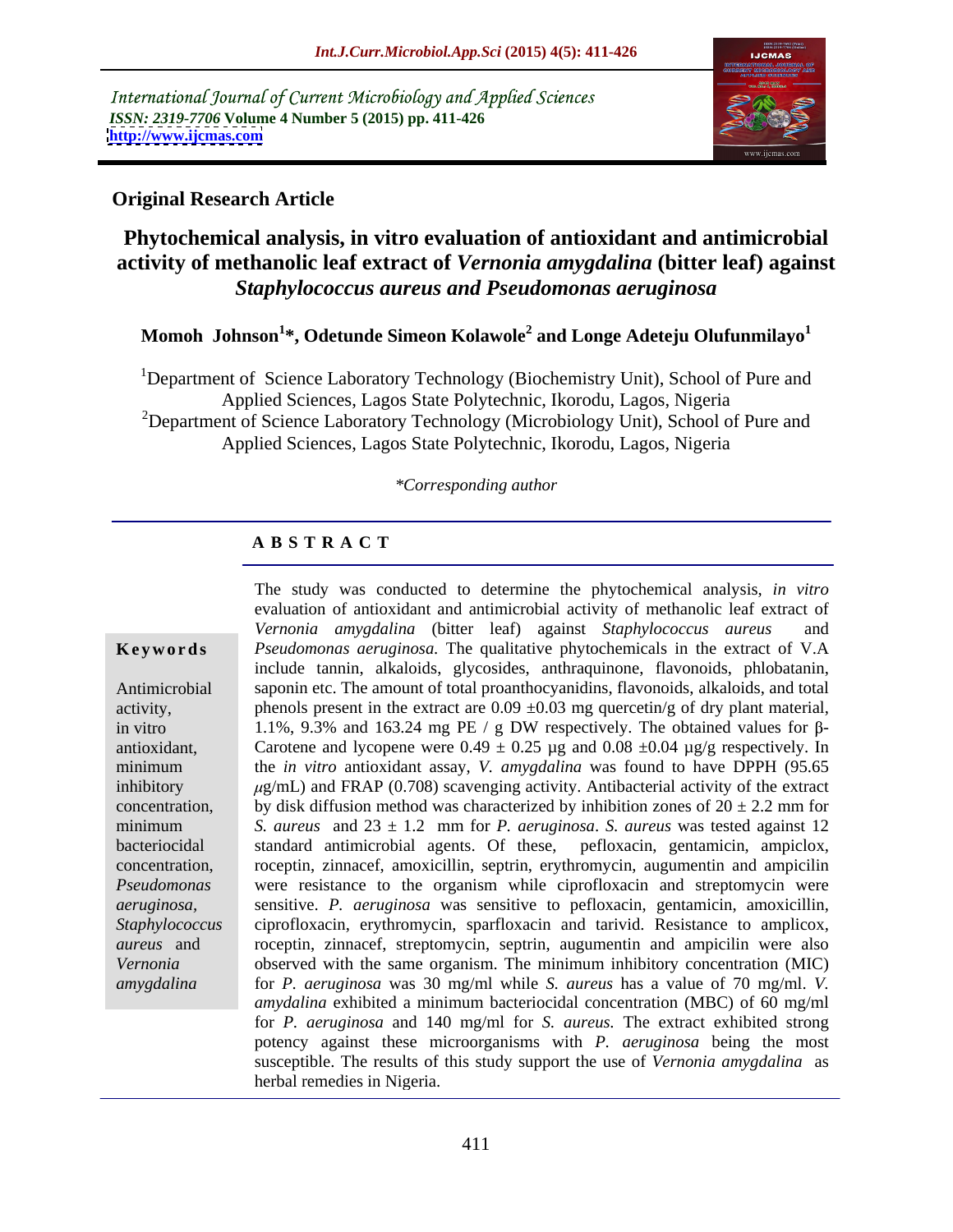*Staphylococcus aureus* is an important pathogen of humans and animals and is implicated in a wide variety of infections. It is a pathogen of greater concern because of effectively<br>its virulence (Chambers, 2005), its ability to Roy, 2004). its virulence (Chambers, 2005), its ability to cause a diverse array of life threatening infections and its ability to adapt to different negative, rod shaped, a sporogenous, and

synthetic organic compounds which inhibit or destroy selective bacteria, generally at low concentrations (Brooks *et al.*, 2007). In the last two decades, antibiotic resistance is Aliyu *et al.*,2008). Antioxidants are emerging as a serious problem worldwide (Walsh, 2000 and Cohen, 2002). This has lead to the exploration for alternative, safe natural resources like plants. The increasing resistance of bacteria and fungi to currently marketed antimicrobial agents is becoming a diterpenes (Shahidi et al., 1992). The world-wide medical problem (World Health antioxidants capacity of phenolic world-wide medical problem (World Health Organization, 2004). In recent years many bacteria have developed antimicrobial drug resistance, these include but not limited to *Staphylococcus aureus* and most of the *Enterobacteriaceae*, such as *Klebsiella pneumonia* (WHO, 2004). Statistics indicate that more than 70% of the bacteria causing infections are resistant to at least one of the drugs most commonly used to treat them

Medicinal plants have formed the basis of amygdalina commonly known as bitter leaf health care throughout the world since the  $\frac{1}{10}$  is a shrub or small tree of 2 – 5 m tall. health care throughout the world since the earliest days of humanity and have remained relevant in both developing and the developed nations of the world for various chemotherapeutic purposes. Plants have characteristic odour and a bitter taste. The ability to synthesize a wide variety of taxonomic classification of Vernonia ability to synthesize a wide variety of

Introduction **Introduction** chemical compounds such as resins, alkaloids, glycoside, saponins, lactose and essential oils (Soraya, 2011). Many of these phytochemicals have beneficial effects on a long term human health and may be used to effectively treat human disease (Lai and Roy, 2004).

environmental conditions (Lowy, 2003). generation of reactive oxygen species (ROS) *Pseudomonas aeruginosa* is a gram monoflagellated bacterium that has incredible nutritional versatility. aging, atherosclerosis, heart disease, stroke, Antibiotics are naturally occurring or rheumatoid arthritis, HIV / AIDS, and efficient antimicrobial compounds from system. The antioxidant effect of plant is Oxidative stress leads to enhanced and has been implicated in the etiology of over one hundred human diseases including inflammation, metabolic disorders, cellular diabetes mellitus, cancer, malaria, rheumatoid arthritis, HIV / AIDS, Alzheimer's disease, ulcerative colitis and Parkinsons disease (Smith *et al*., 2000; Olukemi *et al*., 2005 ; Hyun *et al*., 2006 and Aliyu *et al.*,2008). Antioxidants substance or molecules that are capable of neutralizing the harmful effects of the ROS through the andogenous enzymatic defense system. The antioxidant effect of plant is mainly due to phenolic components like flavonoids, phenolic acids and phenolic diterpenes (Shahidi *et al*., 1992). The antioxidants capacity of phenolic compounds is mainly due to their redox properties, which play an important role in absorbing and neutralizing free radicals, quenching singlet and triplet oxygen and decomposing peroxides (Osawa, 1994).

(WHO, 2004). vegetable and culinary herb in soup *Vernonia amygdalina* (V.A) is a shrub that grows predominantly in the tropical Africa. Leaves from this plant serve as food (Argheore *et al.,* 1998). *Vernonia amygdalina* commonly known as bitter leaf is a shrub or small tree of  $2 - 5$  m tall, belonging to the family *Asteraceae.* It has petiolate leaves of about 6 mm diameter and elliptic shape. The leaves are green with a characteristic odour and a bitter taste. The taxonomic classification of *Vernonia*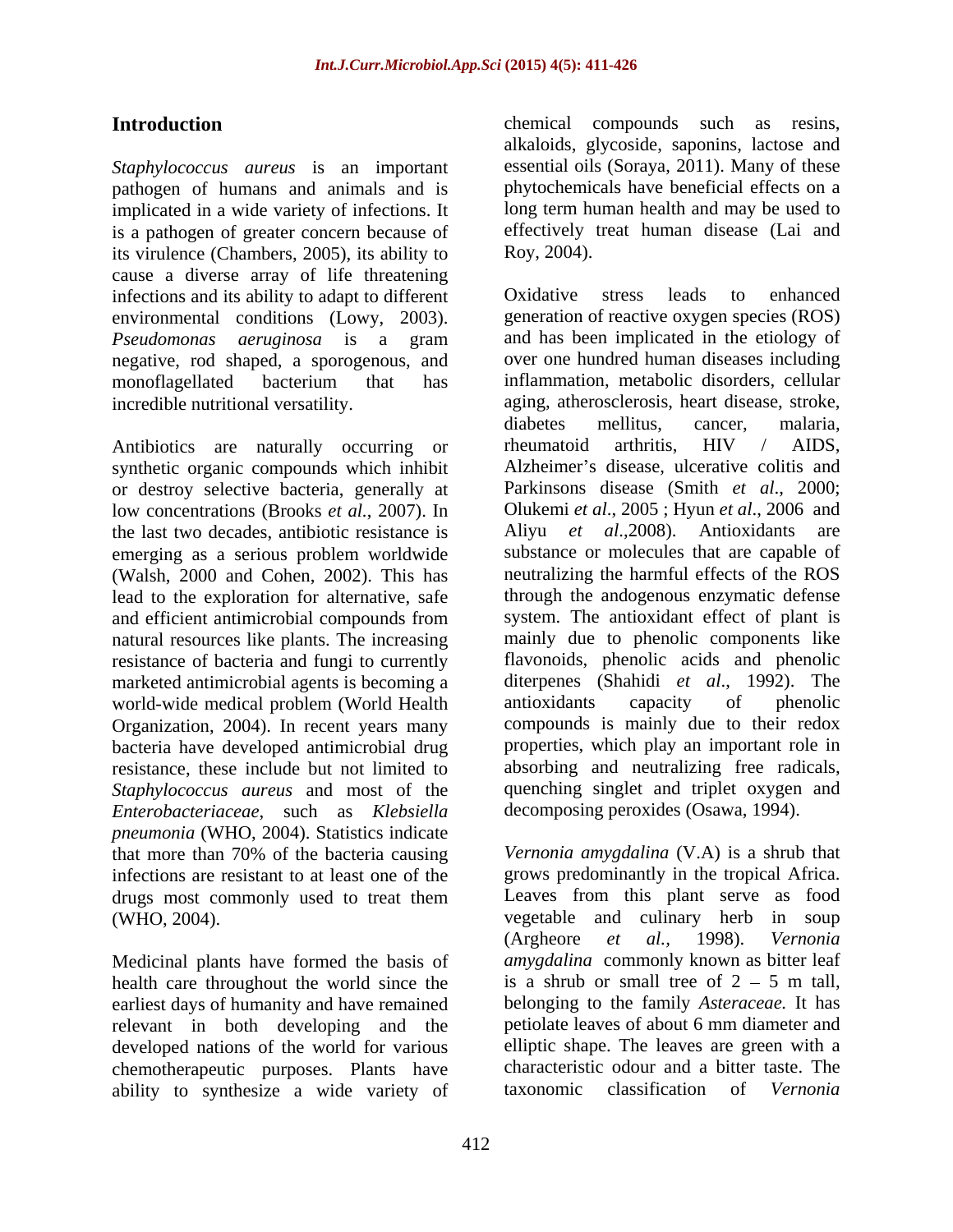*amygdalina* is as follows: Kingdom: plantae, Biochemistry Laboratory, pulverised to *Vernonia amygdalina.* It is commonly called "Bitter leaf" in English language, "Onugbu" in Igbo language, it is called "Etidot", in of Nigeria, the plant has been domesticated. Studies on the nutritional composition of the bitter leaf are numerous (Nimenibo-Uadia, 2003). *V. amygdalina* has been found to be rich in minerals, especially phosphorus, **Qualitative phytochemical analysis of** calcium, potassium, magnesium, zinc, iron Vernonia amygdalina and some vitamins like vitamin A, C and E. VA extracts have been shown to exhibit Phytochemical analysis for phytochemical profound ethnomedical and pharmacological constituents were carried out on the properties viz, anti-diabetic (Momoh *et al.*, antimalarial (Abort and Raserika, antimalarial (Abort and Raserika, antimalarial mocedures by all the values of vertical procedures by antimalarial (Abort and Raserika, antima 2003), antihelminthic and antibiotic Sofowora (1993), Harborne (1973), Trease properties (Farombi, 2003). The present study investigated the *in vitro* antioxidant and antibacterial activity of methanolic leaf **Quantitative phytochemical analysis of** extract of *Vernonia amygdalina* against *Staphylococcus aureus* and *Pseudomonas aeruginosa*

#### **Materials and Methods**

## **Collection and identification of plant**

The leaves of *Vernonia amygdalina* were of extract solution was mixed with 3 ml of obtained from Ikorodu in Lagos State, Nigeria. The plant was authenticated by Mrs Shokefun a botanist from Science  $\overrightarrow{r}$  to stand for 15 min The absorbance was Laboratory Technology Department measured at 500 nm. Extract samples were (Environmental biology Unit), Lagos State

## **Preparation of methanolic leaf extract of**

The leaves of *Vernonia amygdalina* were washed, air dried under shade in the

Division: Angiosperms, Order : Asterales, coarse power using blender. Extraction was Family: Asteraceae, Genius: Vernonia, carried out by dispersing 200g of the Species*: V. amygdalina,* Botanical Name: grounded *Vernonia amygdalina* plant in Igbo language, it is called "Etidot", in This was followed by vacuum filtration and Efik, Ijaw and Ibibio, "Ewuro" in Yoruba concentrated by rotary evaporator at a language, "Oriwo" in Edo and "Chusa-doki" temperature not exceeding 40°C. The in Hausa (Egedigwe, 2010). In many parts concentrated extract was dried to complete material in 1L of 80% methanol and shaking was done with GFL shaker for 72 hours. <sup>o</sup>C. The dryness in an aerated oven at  $40^{\circ}$ C for 48  $^{\circ}$ C for 48 hours. The extract was latter stored in a refrigerator at  $4^{\circ}$ C.

# *Vernonia amygdalina*

methanolic extract of *Vernonia amygdalina* using standard phytochemical procedures by and Evans (1989).

**the methanolic leaf extract of** *Vernonia amygdalina*

### **Determination of total proanthocyanidins content of the extract**

**extract** based on the procedure reported by Sun *et* Polytechnic, Ikorodu. mg/ml. Total proanthocyanidin content were *Vernonia amygdalina* Determination of proanthocyanidin was *al*., (1998). A volume of 0.5 ml of 0.1 mg/ml 4% vanillin-methanol solution and 1.5 ml hydrochloric acid; the mixture was allowed to stand for 15 min. The absorbance was evaluated at a final concentration of 0.1 expressed as catechin equivalents (mg/g) using the following equation based on the calibration curve:

> $y = 0.5825x$ ,  $R^2 = 0.9277$ , where x was the absorbance and y is the catechin equivalent  $(mg/g)$ .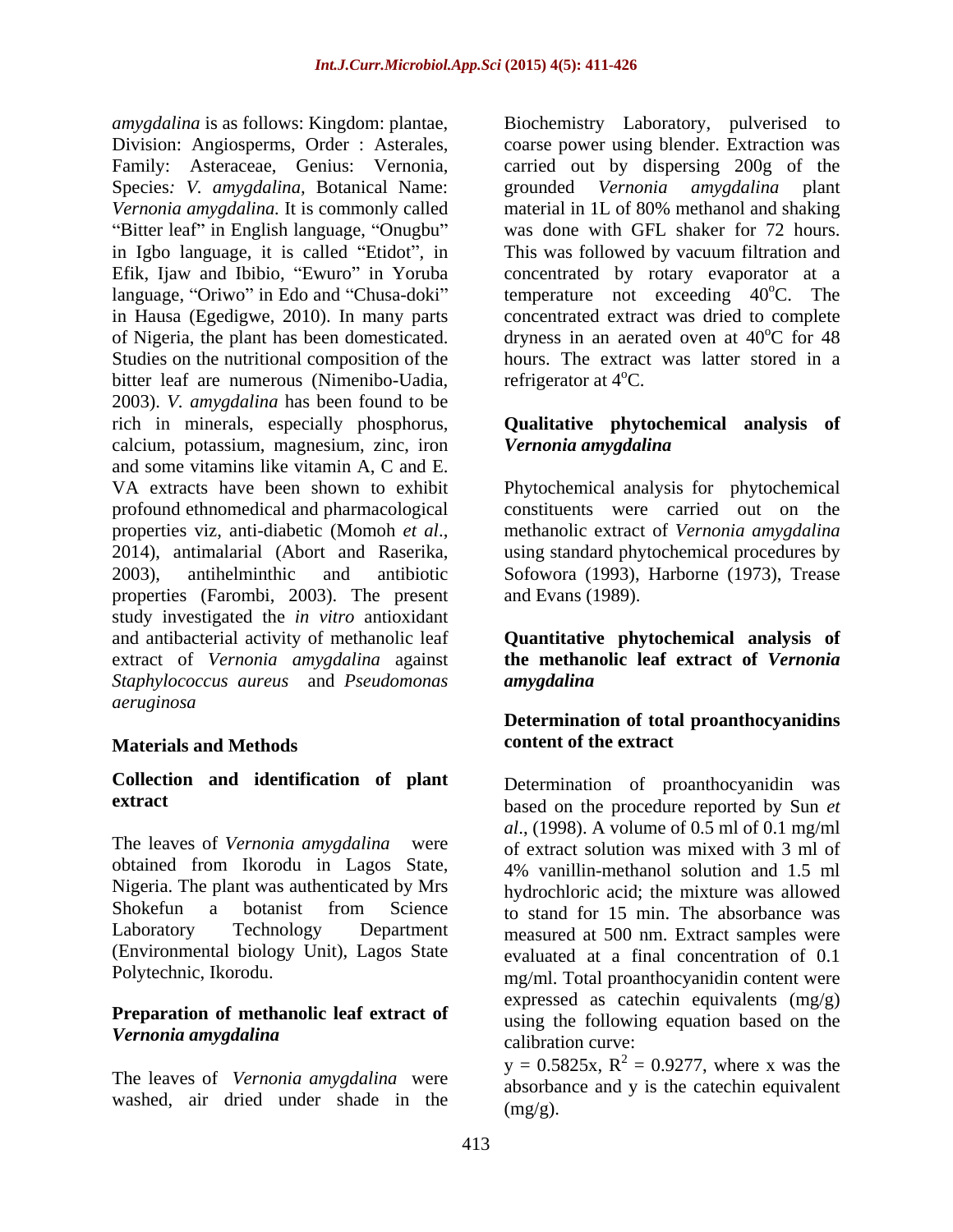One hundred millilitres of 80% aqueous temperature. Then 2000  $\mu$ l of 20 % Na<sub>2</sub>CO<sub>3</sub> Whatman filter paper. The filtrate was evaporated to dryness in a crucible over a water bath and weighed to a constant weight spectrophotometer. The sample was

To about 1 g of the defatted sample of dry weight of plant material (mg PE / g *Vernonia amygdalina*, 80 ml of 10% acetic acid in ethanol was added. The beaker was curve obtained using the equation given covered and then allowed to stand for 4 hours. The suspension was then filtered and the extract concentrated on a water bath to one-quarter of the original volume. Concentrated ammonium hydroxide was added drop wise to the extract until the precipitation was completed. The precipitate  $\qquad$  **Determination** of  $\beta$ -Carotene and was collected and washed with dilute ammonium hydroxide and then filtered to obtain the alkaloid residue. This was dried -Carotene and lycopene were determined and weighed using method of Oseni et al by the method of Barros et al (2007). The

The quantitative determination of total Millipore). The absorbance of the filtrate phenolic content using Folin-Ciocalteu (F- was measured at 453, 505, and 663 nm. C) reagent involves oxidation in alkaline  $\Box$  Contents of  $\beta$ -carotene and lycopene were solution of phenols by the yellow calculated according to the following molybdotungstophosphoric heteropolyanion reagent and colorimetric measurement of the  $resultant \mbox{ molybdotungstophosphate}$  blue  $\beta\text{-}carotene \mbox{ (mg/100 mL)} = 0.216 \mbox{ (A663)}$  – according to the method of Singleton and Rosi (1965) and modified by Dogÿan et al., (2005). The polyphenol fraction (extract  $\textbf{lycopene}$  (mg/100 mL) =  $-0.0458$  (A663) + corresponding to 1 g of dry plant material) was dissolved in 5 ml of double distilled water. An aliquot of 100 µl of this solution The assays were carried out in triplicates, was diluted with double distilled water to 3 the results were mean  $\pm$  SD and expressed as ml. Afterward, the obtained solution was added to 300 µl of double distilled water and

**Flavonoid content determination** 500 µl of the F-C reagent. After shaking, the methanol was used to repeatedly extract 1 g solution was added. The volume obtained of the defatted sample at room temperature. was mixed vigorously, and held for 60 min The solution was then filtered through in thedark at ambient temperature. The using the method of Oseni et al (2014). analysed in triplicate and the average Alkaloid content determination The total phenolic content, expressed as mg mixture was incubated for 3 min at room temperature. Then 2000 µl of 20 %  $Na<sub>2</sub>CO<sub>3</sub>$ absorbance of the solution was then measured at 650 nm against a blank in a spectrophotometer. The sample was content was noted for each measurement. of pyrrocatechol equivalents (PE) per g of DW), was calculated through the calibration bellow:

#### **Absorbance = 0.0828 x C,**  $R^2 = 0.9993$  **= 0.9993**

where C was the concentration in mg/l.

#### $\mathbf{D}$  **etermination** of  $\beta$ -Carotene and **lycopene content of the extract**

(2014). dried extract of *Vernonia amygdalina* (100 **Total phenolic content of the extract** hexane mixture (4:6, 10 mL) for 5 min and mg) was vigorously shaken with acetone filtered through a disposable filter  $(0.45 \mu m,$ equations:

 $0.304$  (A505) + 0.452 (A453);

 $0.372$  (A505) – 0.0806 (A453).

 $\mu$ g of carotenoid/g of the extract.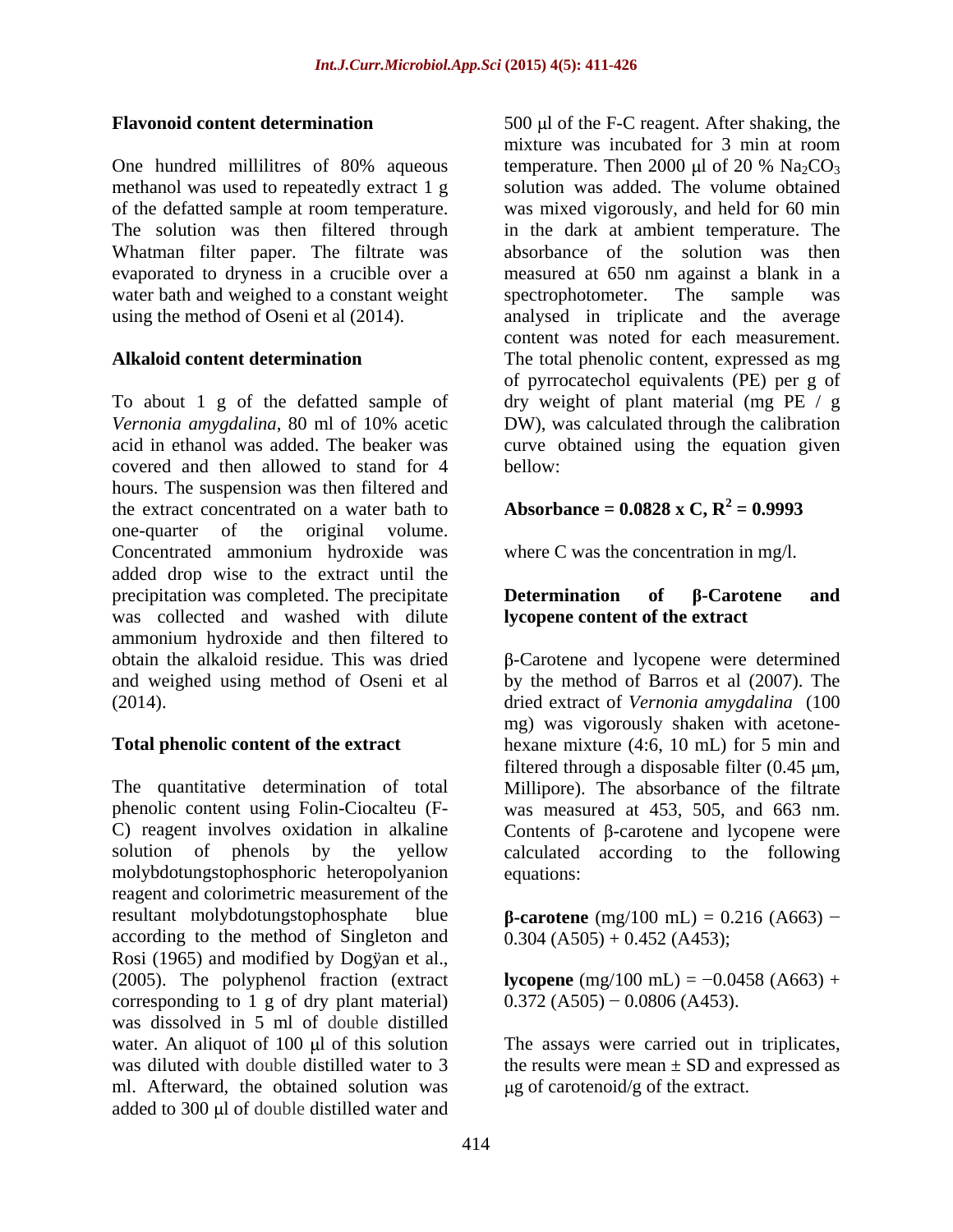### **DPPH Radical Scavenging Activity Assay***.*

1,1-Diphenyl-2-picrylhydrazyl (DPPH) free radical scavenging activity was measured 0.5 ml of ferric chloride (0.1 % w/v). After keeping the tubes in dark for 30 minutes. The scavenging activity was determined by comparing the absorbance with that of **Preparation** of **methanolic** extract control containing equal volumes of DPPH solution and ethanol. The radical scavenging activity was obtained by the following The methanolic extract impregnated paper

The  $IC_{50}$  was defined as the concentration acid (GA) and butylated hydroxytoluene (BHT) were used as positive control

#### **Ferric reducing antioxidant power assay (FRAP)**

The reducing power assay was conducted as investigation were obtained from and Oyaizu (1986) with ascorbic acid (AA) Lagos, Nigeria. The organisms are being used as the positive controls. In brief, 2.5 ml of individual deionized water diluted Gram-negative bacteria. The equal volume of phosphate buffer (2.5 ml,<br>
0.2 M, pH 6.6) and potassium ferricyanide (Microbiology Unit), School of Pure and 0.2 M, pH 6.6) and potassium ferricyanide (Microbiology Unit), School of Pure and

**In-vitro plant antioxidant assay of** (2.5 ml, 1% w/v ). After incubation at 50°C *Vernonia amygdalina* for 20 min, 2.5 ml of trichloroacetic acid according to the method of Barros et al 30 min of incubation at room temperature in (2007) with slight modification on the basis the dark, absorbance of the resulting of the method of Blois (1958). Different solution was measured at 700 nm using a concentrations of ethanol dilutions of spectrophotometer. The ferric reducing samples were mixed with 2.0 volume of 6*.*5 power capacities of the plant extracts and  $\times$  10<sup>-5</sup>M solution of DPPH. The resulting standard antioxidants were expressed solutions were thoroughly mixed and graphically by plotting absorbance against absorbance was measured at 517 nm after concentration. Samples for the assay were (10 % w/v) was then added to the mixture followed by centrifuging at 3000 rpm for 10 min. Consequently, 5 ml of the upper layer was mixed with 2.5 ml of distilled water and 0.5 ml of ferric chloride  $(0.1 %$  w/v). After standard antioxidants were expressed prepared in triplicate

### **Preparation of methanolic extract impregnated paper discs**

equation: discs were prepared as described by Radical scavening activity  $(\%) =$  No. 1 filter paper was cut into discs of 6 mm Acontrol Asample diameter using an office perforator. The  $A$ control  $\times$  100 discs were placed in glass Petri dish and  $(in \mu g/mL)$  of the extract required to deplete portion of stock solution of the methanolic the amount of DPPH radical by 50%. Gallic extract of *Vernonia amygdalina* (100 Ekundayo and Ezeogu (2006). Whatman sterilized in hot air oven at 160°C for 1 hour. Each disc was impregnated with 20  $\mu$ l mg/ml). The discs were dried in an incubator at 35-37°C for 2 hours.

### **Test organisms**

previously described by Wang et al. (2008) Microbiology Department, University of and tert-butyl-4-hydroxyanisole (BHA) *Staphylococcus aureus*, a Gram-positive *Vernonia amygdalina* extract (ranged from microorganisms were maintained at 4°C on 0.1 to 1 mg/ml) was sequentially mixed with Nutrient Agar slant in the Department of The two bacterial strains used in this investigation were obtained from Lagos, Nigeria. The organisms are bacteria and *Pseudomonas aeruginosa* a Gram-negative bacteria. The Science Laboratory Technology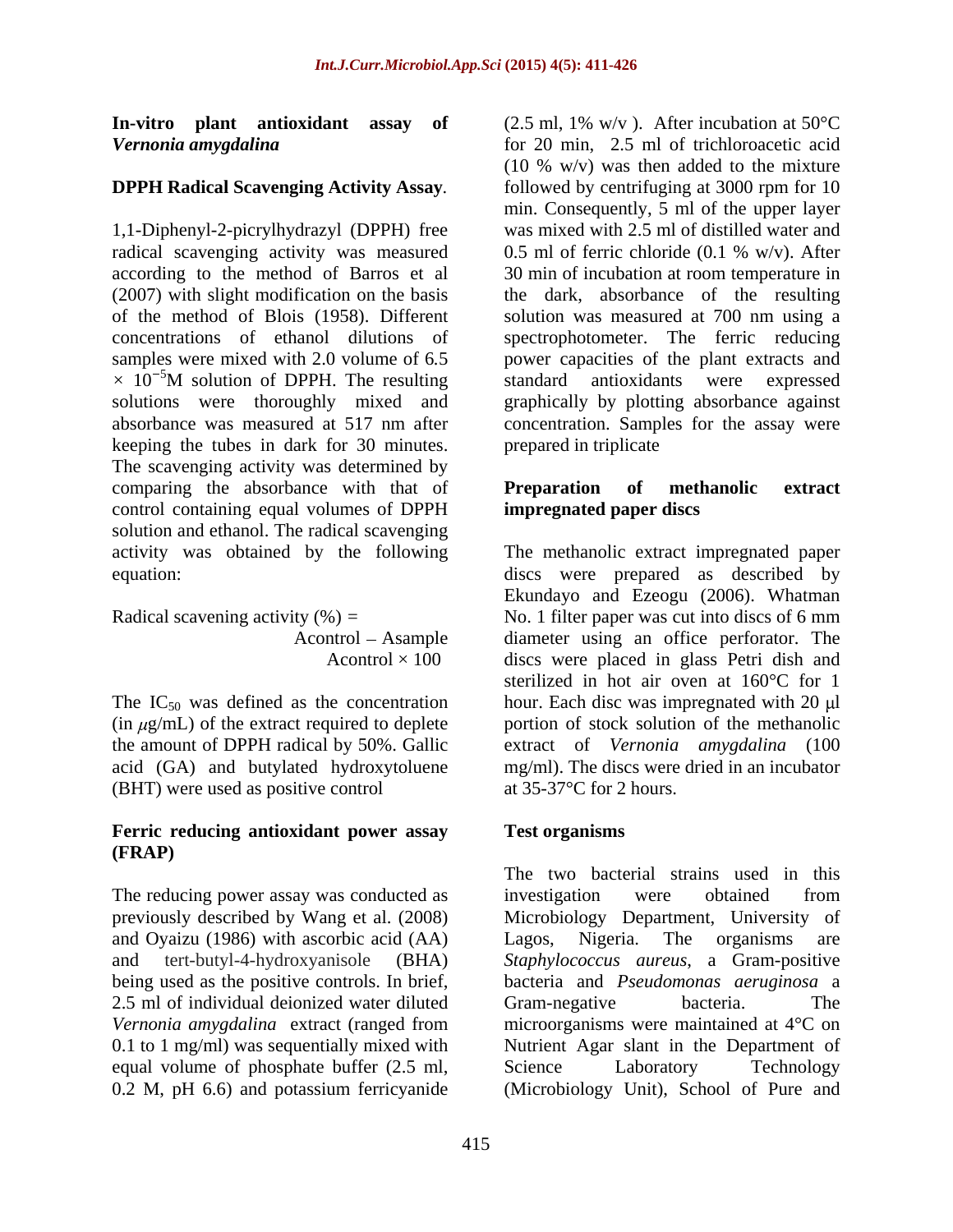Applied Science, Lagos State Polytechnic, Ikorodu, Lagos, Nigeria and fresh

A loopful of isolated colonies was inoculated into 4 ml of peptone water, incubated at 37°C for 4 hours. This actively growing bacterial suspension was then adjusted with peptone water so as to obtain a turbidity visually comparable to that of 0.5 McFarland standard prepared by mixing 0.5 ml of 1.75% (w/v) barium chloride performed in triplicate. The bacteria with a debudrate (BaCl, 2H.O) with 99.5 ml of clear zone of inhibition of more than 17 mm dehydrate (BaCl<sub>2</sub>. 2H<sub>2</sub>O) with 99.5 ml of 1% (v/v) tetraoxosulphate (vi) acid  $(H_2SO_4)$ .<br>This turbidity is equivalent to This turbidity is equivalent to  $\mathbf{M}$ :  $\mathbf{M}$  is the matrix  $\mathbf{M}$   $\mathbf{M}$ approximately10 $8$  colony forming units per **Minimum inhibitory concentration (MIC)** 

# **Determination of antibacterial activity by**

*Amygdalina* were measured in terms of zone of inhibition using disk diffusion method as technique (Cheesbrough, 2002). Here the discs were soaked in the leaf extract as described above before use.

The plates containing Muller Hinton were the three three three three three three three three three three three three three three three three three three three three three three three three three three three three three thr smear with 0.1ml of the inoculums using swab stick. This was followed by mounting<br>
Minimum bactericidal concentration of the impregnated paper disc. The **MHHH** (MBC) inoculated *Staphylococcus aureus* and *Pseudomonas aeruginosa* isolates were incubated at 37<sup>°</sup>C for 24 hours and the *Vernonia amygdalina* was prepared by diameter of any resultant zone of inhibition was measured. For each combination of extract and the bacterial strains, the experiment was performed in triplicate. The bacteria with a clear zone of inhibition of more than 17 mm were considered to be sensitive.

### **Antibiotic susceptibility testing**

subcultures were made before use. Susceptibility of organisms to different **Inoculum preparation** method on freshly prepared Mueller Hinton antibiotics were tested using disk diffusion agar and standardized by the method of National Committee for Clinical Laboratory Standard using some selected antibiotics namely: Amoxicillin (30ug), Ciprofloxacin (5ug), Gentamicin (10ug), Ampicillin (25ug), Streptomycin (25ug) etc. For each combination of the antibiotics and the bacterial strains, the experiment was performed in triplicate. The bacteria with a clear zone of inhibition of more than 17 mm were considered to be sensitive

### **Minimum inhibitory concentration (MIC)**

ml (CFU/ml). MIC is defined as the lowest extract **disk diffusion method** wisible turbidity in the tube compared with Sensitivity of *Staphylococcus aureus* and the control tubes. The minimum inhibitory *Pseudomonas aeruginosa* strains to determined using the tube serial dilution methanolic leaf extracts of *Vernonia*  method. Extract (100 mg/ml) was dissolved described by Kirby-Bauer diffusion overnight broth culture of the test organism described above before use. suspension added to each of the tubes. The concentration that inhibited the growth of the test organisms as indicated by absence of the control tubes. The minimum inhibitory concentration (MIC) of the extracts was in water and diluted with Nutrient broth in two fold serial dilutions in test tubes. An was adjusted to McFarland turbidity standard and  $50 \text{ µl}$  (0.05 ml) of the cell tubes were incubated aerobically at 37°C for 18 hours.

### **Minimum bactericidal concentration (MBC)**

The MBC of the methanolic leaf extract of *Vernonia amygdalina* was prepared by modification of the method of Spencer and Spencer (2004). Here 0.1ml, aliquots of samples taken from the non-turbid tubes of the MIC assay tube was sub-cultured onto Mueller Hinton agar plates. The resulting plates were then incubated aerobically at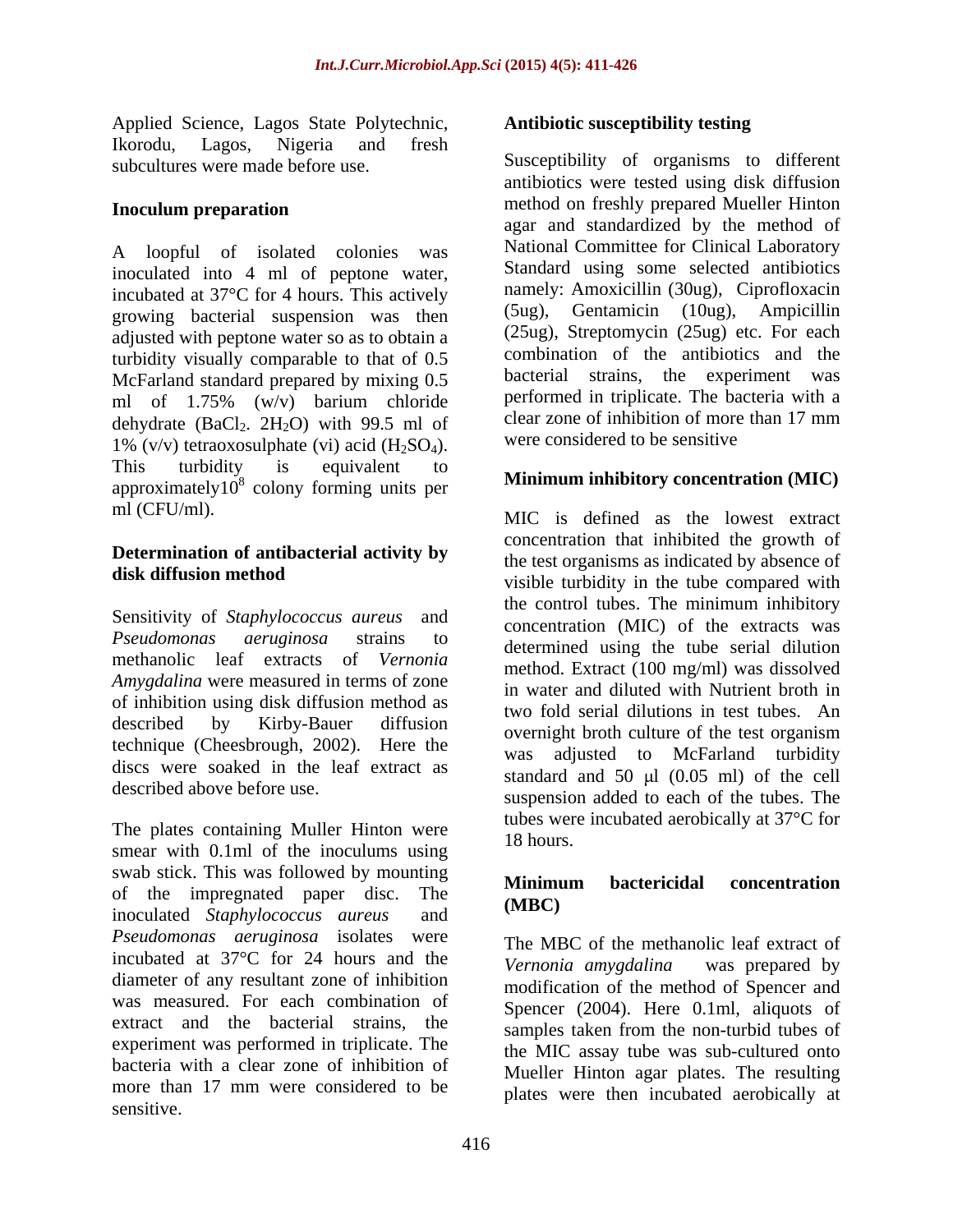37°C for 24 hrs. The lowest concentration of lower when compared to the standard the extract at which no colonies of *Staphylococcus aureus* and *Pseudomonas aeruginosa* were seen was taken as the MBC. The results were compared with that **Ivelgate** of control using sterilized distilled water. The experiment was performed in triplicate.  $\beta$ -Carotene and lycopene were found in The MBC was taken as the concentration of small amounts. The obtained values for  $\beta$ the extract that did not show any growth on Carotene and lycopene were  $0.49 \pm 0.25 \mu$ g

All analyses were carried out in triplicate *amygdalina.* Figure 2 below shows the and results expressed as mean ± SEM. The reducing power activities of *Vernonia*  data analysis was done using the Graph Pad amygdalina. prism computer software version 6.<br>Student's'-test and one-way analysis of *Vernonia amvedalina* is widely consumed as

phytochemicals analysis of *vernonia Vernonia amygdalina* (bitter leaves)<br>amygdalina leaf extract showed the presence revealed that the plant contained flavonoids of some secondary metabolite like tannins, Phlobatanin, alkaloids, saponins, flavonoids, terpenoid etc (Table I). The presence of these secondary metabolites in this extract may be responsible for the anti-microbial

## **Quantitative analysis of the phytochemical constituents of the methanolic leaf extract of** *Vernonia*

compounds used in this study.

#### $\mathbf{D}$  **etermination** of  $\beta$ -Carotene and **lycopene**

a new set of agar plates.  $\qquad \qquad \text{and } 0.08 \pm 0.04 \text{ µg/g respectively.}$ 

**Data analysis**  Figure I below shows the DPPH radical scavenging activities of *Vernonia amygdalina.* 

variance (ANOVA) were used for food and used in traditional medicine comparison. A *P*-value < 0.05 was practice because of its immense medicinal considered significant. The  $IC_{50}$  values were properties which exert bacteriostatic and calculated using linear regression graphs. bacteriocidal effect on some bacteria. The **Result and Discussion Example 1** and **Result and Discussion Example 1** and **Result and Discussion Qualitative phytochemical analysis of the** metabolites in the extracts examples are: **methanolic leaf extract of** *Vernonia*  tannins, phlobatanin, flavonoids, alkaloids, *amygdalina* glycosides, terpenoids, saponin, polyphenol, The results obtained from the conducted by Oseni et al.  $(2014)$  on phytochemicals analysis of *Vernonia* anthraquinone, glycoside, polyphenols, and alkaloids. Flavonoids have been activity of the extract.<br>
been demonstrated to have antibacterial *Vernonia amygdalina* is widely consumed as qualitative phytochemical screening revealed the presence of various secondary cardenolide etc (Table 1). A study conducted by Oseni et al (2014) on *Vernonia amygdalina* (bitter leaves) revealed that the plant contained flavonoids, saponins, tannins, glycosides, phenolic, terpenes, anthracenosides, reducing sugar reported to be synthesized by plants in response to microbial infections and are good antibacterial agents and tannins have activities (Akiyama et al., 2001).

*amygdalina*  sesquiterpene lactones (Cimanga *et al.,* The results of table 2 below revealed the 2004; Izevbigie, 2003 and Igile *et al.,* 1995), level of phenolic compounds in *Vernonia* flavonoids like luteolin, luteolin 7-O amygdalina. The values are significantly splucosides and luteolin 7-O-glucuronide Some of the previously isolated constituents found in *Vernonia amygdalina* Del. include: (Igile *et al.,* 1994), steroid glycosides (Igile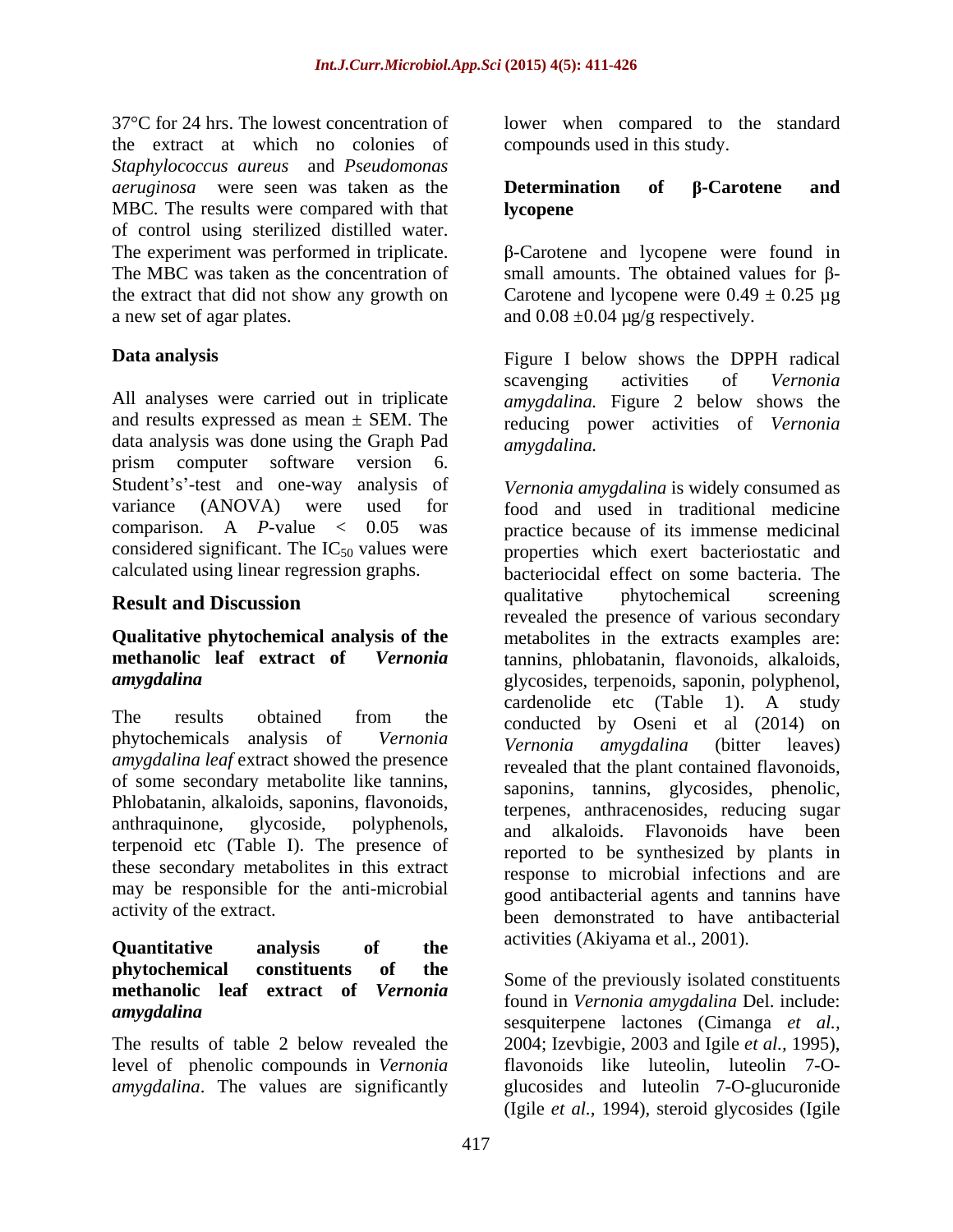*et al.,*1995; Jisaka *et al*., 1992 and Jisaka *et*  popular methods utilized in screening for

(Jisaka *et al.,* 1993). Antimicrobial activities

sesquiterpene lactones and steroids have (Figure 1). been found to have antimicrobial properties for  $\beta$ -Carotene and lycopene were 0.49  $\pm$ 

neutralize excessive free radical product, has been associated with all kind of human diseases and aging (Jensen *et al*., 2008). In this study, *V. amygdalina* extract possessed Resistance to antimicrobials is highly in vitro antioxidant activity when tested with prevalent in bacterial isolates worldwide, DPPH radical scavenging assay. DPPH free particularly in developing countries. radical scavenging ability is one of the most

*al*., 1993), and vernonioside A, B, A1, A2, anti-oxidative activity. DPPH is a free A3, B2, B3 and A4 (Igile *et al.,* 1995; Jisaka radical compounds and has been widely *et al*., 1992; Jisaka *et al.,* 1993 and used to test the free radical scavenging Ohigashi *et al*., 1991). ability of various samples. The DPPH The amount of total proanthocyanidins, evaluate antioxidant activity.  $IC_{50}$  expresses flavonoids, alkaloids, and total phenols the amount of antioxidant required to present in the extract of V.A are  $0.09 \pm 0.03$  decrease the DPPH radical concentration by mg quercetin/g of dry plant material, 1.1%, 50% (Chanda *et al*., 2011). Basically, a 9.3% and 163.24 mg PE / g DW respectively higher DPPH radical scavenging activity is (Table 2). Strong antioxidant activities have associated with a lower  $IC_{50}$  value.  $IC_{50}$ been reported for flavonoids from V.A and, value was determined from plotted graph of its saponins have been reported to elicit scavenging activity against the different antitumoral activities in leukemia cells concentrations of *V. amygdalina* extracts, in plants have been attributed to the hydroxytoluene (BHT). The highest percent presence of alkaloids, saponins, tannins, DPPH radical-scavenging activities were flavonoids and terpenes (Odugbemi, 2006). observed in the GA, followed by BHT The plant has been used as remedies for activity. At a concentration range of 10–50 many infectious diseases, plants with  $\mu$ g/mL, the IC<sub>50</sub> of GA was 32.20  $\mu$ g/mL that secondary metabolites such as flavonoids,  $\qquad \qquad$  of BHT was 48.72  $\mu$ g/mL and *V*. alkaloids, saponins, terpenoids, amygdalina has a value of 95.65 µg/mL radical is employed as a substrate to gallic acid (GA) and butylated whilst the extract showed lowest scavenging (Figure 1).

*in vitro* ( Cartagena *et al.,* 2008, Cowan, This result suggested that the extract can 2002 and Sibanda and Okoh, 2007).These scavenger DPPH radicals. The reducing phytochemicals were all found to be present capacity of an extract may be an important in the methanolic leaf extract of *V.*  indicator of its potential antioxidative *amygdalina*. β-Carotene and lycopene were activity (Chanda *et al.*, 2011). A higher found in small amounts. The obtained values absorbance indicates a higher ferric reducing 0.25  $\mu$ g and 0.08 $\pm$ 0.04  $\mu$ g/g respectively. increase in reductive ability. Figure II The presence of these compounds in the presents the dose dependent ferric reducing extract indicates the anti-oxidant potential of powers of the extracts of *V. amygdalina,* the plant. BHA, and AA respectively*.* The extract of Oxidative stress which is caused by compared to the standard BHA and AA with insufficient capacity of biological system to reducing power of 1.36 and 0.9 respectively. power. Increase absorbance indicates an V.A has a reducing power value of 0.708 This is an indication that the extract has a ferric reductive ability.

particularly in developing countries.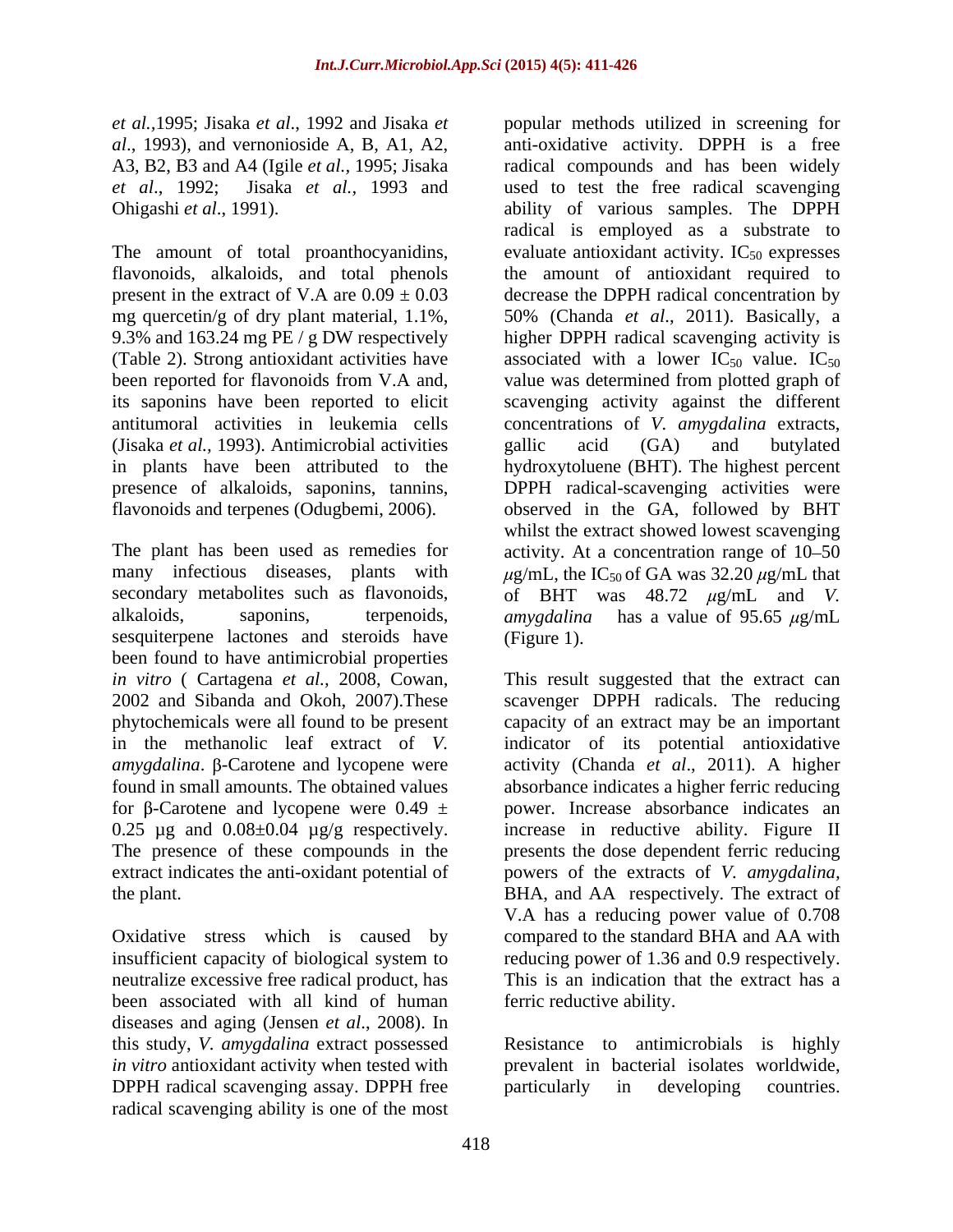| Phytoconstituent      | Qualitative abundance |
|-----------------------|-----------------------|
| Tannins               |                       |
| Phlobatanin           |                       |
| Flavonoids            | $++$                  |
| Alkaloids             | $+++$                 |
| Glycosides            | $++$                  |
| Cyanogenic glycosides | $^{++}$               |
| Anthraquinone         | $++$                  |
| Terpenoids            |                       |
| Saponin               | $++$                  |
| Polyphenols           | $++$                  |
| Cardenolide           |                       |

**Table.1** The qualitative phytochemical constituents of the methanolic leaf extract of *Vernonia amygdalina*

+ (Present in low concentration), ++ (present in moderate concentration) and .+++ (present in high concentration).

**Table.2** Quantitative analysis of the phytochemical constituents of the methanolic leaf extract of *Vernonia amygdalina*

| <b>Phenolics</b>                     | Vernonia amygdalina extract |
|--------------------------------------|-----------------------------|
| Total proanthocyanidins <sup>o</sup> | $0.09 \pm 0.03$             |
| Flavonoids                           |                             |
| Alkaloids                            |                             |
| Total phenol <sup>a</sup>            | $\sim$ $\sim$ $\sim$ $\sim$ |

**Table.3** Zones of inhibition indicating the antimicrobial activity of the methanolic leaf extract of *Vernonia amygdalina* on the tested organisms

| <b>Test organisms</b><br>$\sim$ $\sim$ $\sim$ $\sim$ $\sim$ $\sim$ $\sim$ $\sim$ | <b>Gram</b>              | Conc. of the methanolic Diameter of zones of |                                          |
|----------------------------------------------------------------------------------|--------------------------|----------------------------------------------|------------------------------------------|
|                                                                                  | property<br>$\mathbf{v}$ | extract of VA                                | inhibition (mm)                          |
| S. aureus                                                                        |                          | $100$ mg/m                                   | $20 \pm 2.2$                             |
| P. aeruginosa                                                                    |                          | $100$ mg/ml                                  | - -<br>$\prime \sim +$<br>$2J \perp 1.2$ |



**Figure.I DPPH radicals scavenging activities of the extracts of V. amygdalina, GA and BHT** 8<br>PPH radicals scavenging activities of the extracts of V. amygdalina, GA and BHT<br>at different concentrations. Each value represents mean ± SD (n =6).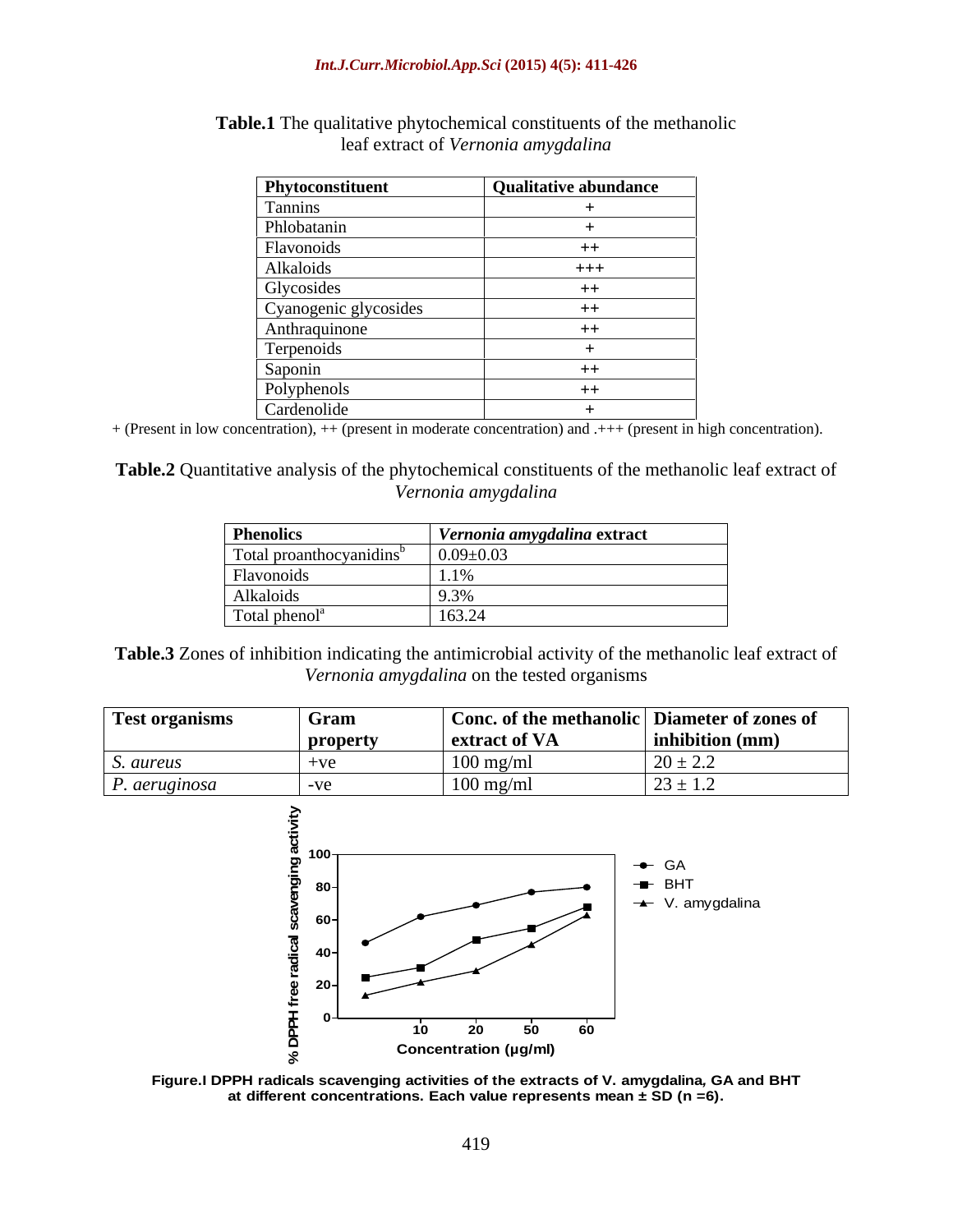#### *Int.J.Curr.Microbiol.App.Sci* **(2015) 4(5): 411-426**

| Antibiotic     | <b>Concentration</b> | Diameter of zone of Interpretation |  |
|----------------|----------------------|------------------------------------|--|
| sensitive disc | $(\mu g)$            | $\vert$ inhibition (mm)            |  |
| Pefloxacin     |                      | 14.8                               |  |
| Gentamicin     |                      | 12.3                               |  |
| Ampiclox       |                      | 10.6                               |  |
| Rocephin       | $\sim$ $\sim$        | 9.2                                |  |
| Zinnacef       |                      |                                    |  |
| Amoxycilin     |                      | 15.1                               |  |
| Ciprofloxacin  |                      | 22.2                               |  |
| Streptomycin   | $\sim$ $\sim$        | 18.3                               |  |
| Septrin        |                      | 12.0                               |  |
| Erythromycin   |                      | 17.2                               |  |
| Augmentin      | $30^{\circ}$         | 14.6                               |  |
| Ampicilin      |                      | 16.1                               |  |

**Table.4** Antimicrobial susceptibility pattern of standard antibiotics against *Staphylococcus aureus*

KEY: S = Sensitive (zone of bacterial inhibition is  $\geq 18$  mm) and R = Resistance (zone of bacterial inhibition is < 18 mm). 18 mm).

#### **Table.5** Antimicrobial susceptibility pattern of standard antibiotics against *Pseudomonas aeruginosa*

| Antibiotic                                                                                                   | <b>Concentration</b> | Diameter of | Interpretation |
|--------------------------------------------------------------------------------------------------------------|----------------------|-------------|----------------|
| sensitive disc                                                                                               | $(\mu g)$            | zone of     |                |
|                                                                                                              |                      | inhibition  |                |
|                                                                                                              |                      | (mm)        |                |
|                                                                                                              | 10                   | 17.6        |                |
| Pefloxacin<br>Gentamicin                                                                                     | 10                   | 18.1        |                |
|                                                                                                              | $\vert 30 \vert$     | 12.2        |                |
| Ampliclox<br>Rocephin<br>Zinnacef                                                                            | $\sqrt{25}$          | 17.2        |                |
|                                                                                                              | 20                   | 5.6         |                |
| Amoxycillin                                                                                                  | 30                   | 20.1        |                |
| Ciprofloxacin                                                                                                | 10                   | 18.1        |                |
|                                                                                                              | 30                   | 15.3        |                |
|                                                                                                              | 30                   | 15.2        |                |
|                                                                                                              | $\boxed{10}$         | 18.1        |                |
|                                                                                                              | $\vert$ 30           | 9.3         |                |
|                                                                                                              | $\boxed{10}$         | 15.2        |                |
|                                                                                                              | 10                   | 18.1        |                |
| Streptomycin<br>Streptomycin<br>Septrin<br>Erythromycin<br>Augmentin<br>Ampicilin<br>Sparfloxacin<br>Tarivid | 10                   | 20.2        |                |

KEY: S = Sensitive (zone of bacterial inhibition is  $\geq 18$  mm) and R = Resistance (zone of bacterial inhibition is < 18 mm).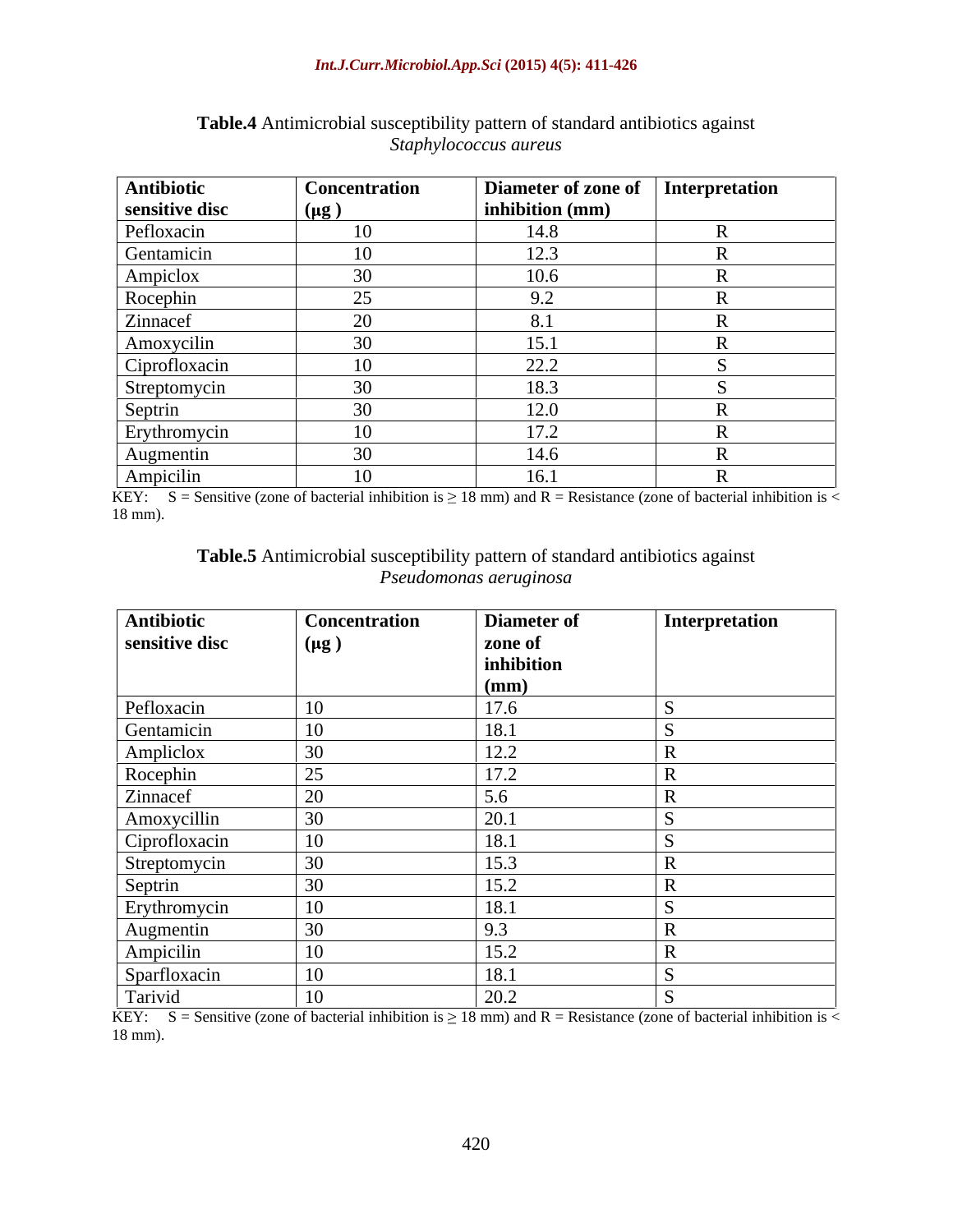**Table.6** MIC and MBC determination of *Vernonia amygdalina* against *Staphylococcus aureus* and *Pseudomonas aeruginosa*

| <b>Test organisms</b>                             | MIC                | <b>MBC</b>         |
|---------------------------------------------------|--------------------|--------------------|
| Staphylococcus aureus<br>$\overline{\phantom{a}}$ | $70 \text{ mg/dl}$ | $140$ mg/ml        |
| <i>Pseudomonas aeruginosa</i>                     | $30 \text{ mg/dl}$ | $60 \text{ mg/dl}$ |



**Figure.II Reducing power of BHA, AA and V. amygdalina at different concentrations. Each**



**Figure.3** Agar plate showing zones of inhibition of the methanolic leaf extract of *Vernonia amygdalina against Staphylococcus aureus.*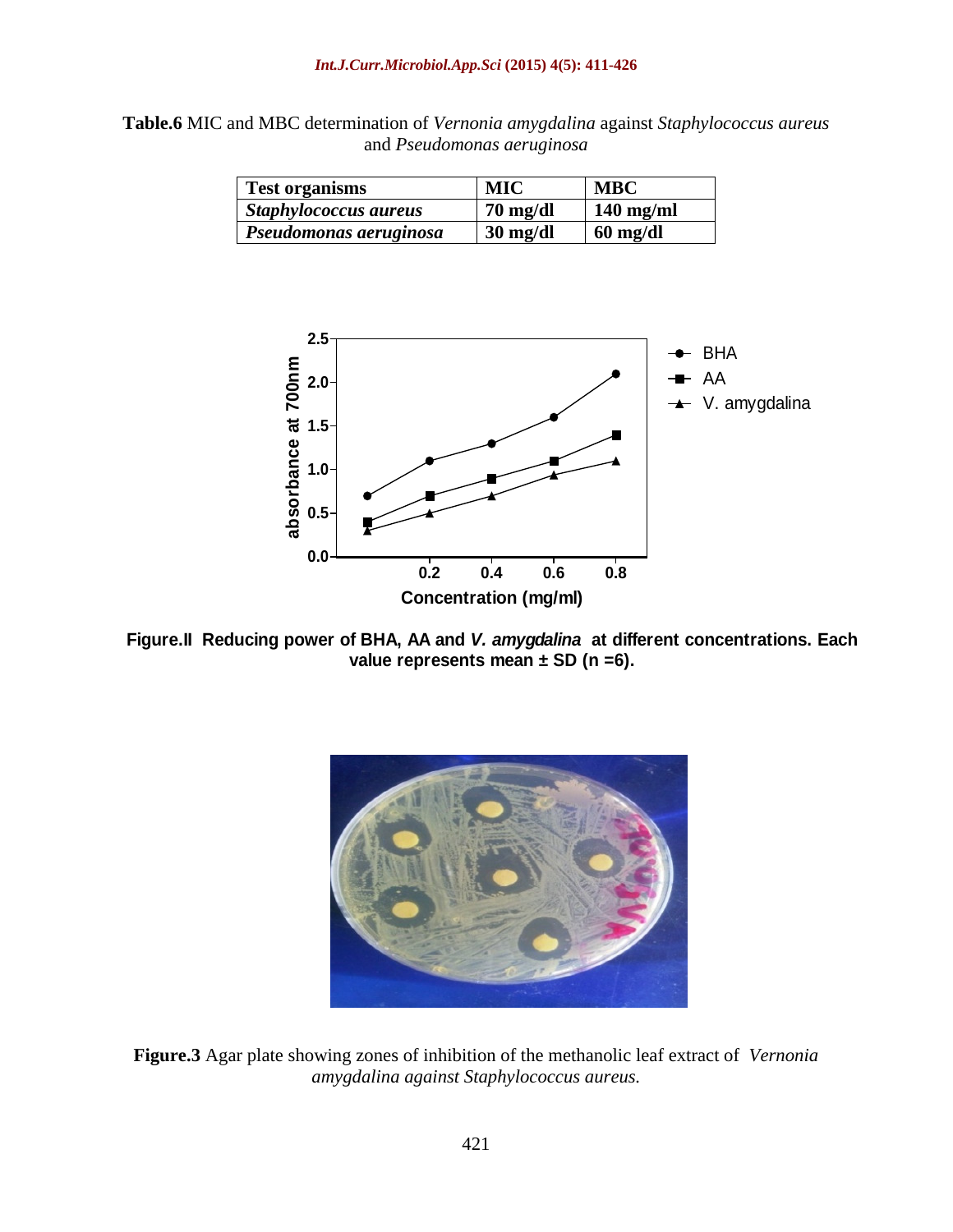

**Figure.4** Sensitivity and resistance of *Staphylococcus aureus* strain to multi drug sensitive antibiotic disc



**Figure.5** Sensitivity and resistance of *Pseudomonas aeruginosa* strain to multi drug sensitive antibiotic disc

for the methanolic leaf extract were  $20 \pm 2.2$ mm against *S. aureus* and  $23 \pm 1.2$  mm against *P. aeruginosa* (table 3).The activity antimicrobial activities against all the tested susceptibility against S. aureus. The organisms used. The extract exhibited strong Therefore, it appears that the methanolic leaf important treatment option of infections amoxicillin, septrin, erythromycin, caused by these organisms (*S. aureus* and *P.* 

The mean diameters of zones of inhibition strains to standard multi drug antibiotic sensitivity discs.

of the extract significantly (P<0.05) showed antibiotic agents were used to test the potency against the micro-organisms with *P.*  antibiotics that are commonly prescribed by *aeruginosa* being the most susceptible. physicians. The organism (*S. aureus*) was extract of *V. amygdalina* could present an gentamicin, ampiclox, roceptin, zinnacef, *aeruginosa*). Figure III shows the zone of observed that the bacterium was too inhibition of V.A against *S. aureus*. The sensitive to ciprofloxacin and streptomycin clear zone of inhibition is an indication that (table 4). In table 5, fourteen antibiotic the extract has antimicrobial activities. Sensitive discs were used to test the Figure IV and V show the sensitivity and Susceptibility against P. *aeruginosa*. The resistance of *S. aureus* and *P. aeruginosa* organism was sensitive to pefloxacin,Twelve different antimicrobial standard susceptibility against *S. aureus.* The organism was resistant to the first line found to be resistance to pefloxacin, amoxicillin, septrin, erythromycin, augumentin and ampicilin. It was also sensitive discs were used to test the susceptibility against *P. aeruginosa.* The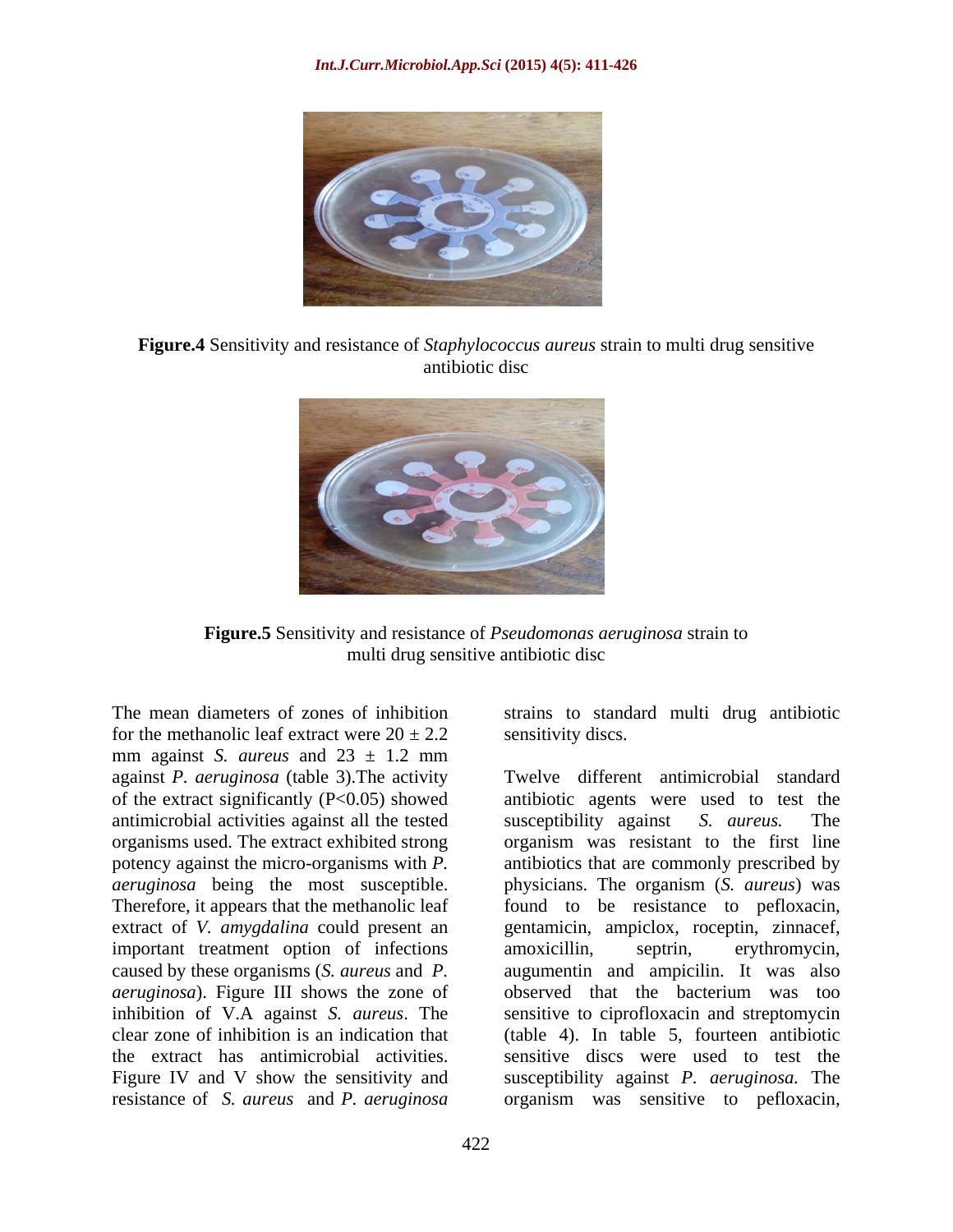gentamicin, amoxicillin, ciprofloxacin, assistance when carrying out this research erythromycin, sparfloxacin and tarivid. *P. aeruginosa* was resistance to amplicox, roceptin, zinnacef, streptomycin, septrin, augumentin and ampicilin.

The zone of inhibition that is  $\geq 18$ mm is antimalarial activity of Vernonia considered to be sensitive while those that *amygdalina*. British Journal of are < 18mm are considered to be resistance. Low MIC indicates the minimum inhibitory Akiyama, H., Fujii, K., Yamasaki, O., Oono concentration required to inhibits thegrowth of the test organism, which translate to high potency of the extract. The MIC of 30 Staphylococcus aureus, J. mg/ml was exhibited by the extract on *P. aeruginosa* while 70 mg/ml was observed in *S. aureus*. Similar report revealed the Aliyu, A.B., Musa, A.M., Abdullahi, M.S. antibacterial potency of active leaf extract of and Oyewale, A.O. 2008. *V. amygdalina* with MICs of 22.5 to 26.0 Phytochemical and antibacterial mg/ml and 19.8 to 26.4 mg/ml for the Gram negative and Gram positive isolates tested (Willd.) Oliv. ex. O. Ktze (Iwalokun *et al*., 2003). *V. amydalina* exhibited a minimum bacteriocidal  $2(4)$ ,  $1-5$ . concentration (MBC) of 60 mg/ml for *P.*  Argheore, E.M., Makkar, H.P.S., Becker, K. *aeruginosa* and 140 mg/ml for *S. aureus.* The extract exhibited strong potency against plants from central zone of Delta these microorganisms with *P. aeruginosa* being the most susceptible. The results of 104. this study support the use of the extract as

In conclusion, this study showed that methanolic leaves extract of *Vernonia amygdalina* exerted significant (P<0.05) antimicrobial activities against  $100, 413-419$ . *Staphylococcus aureus* and *Pseudomonas aeruginosa* and might be source of active antimicrobial agents for the development of free radical," Nature,<br>drugs for the treatment of these 4617, pp. 1199–1200. drugs for the treatment of these 4617, pp. 1199–1200.

The authors are grateful to Hassan Ameenat Olayinka, Adeleke Wakilat Romoke and Okajare Oluwasegun Michael for their

work.

### **References**

- Abort, A.O., Raserika, B.H 2003. In vivo antimalarial activity of *Vernonia amygdalina. British Journal of Biomedical Science*; 60:89-91.
- T., Iwatsuki, K. 2001. Antibacterial Action of Several Tannins against *Staphylococcus aureus*, J. Antimicrob. Chemother. 48(4):487- 491.
- and Oyewale, A.O. 2008. Phytochemical and antibacterial properties of Ludwigia suffruticosa  $(Willd.)$  Oliv. ex. O. (Onagraceae). Int. Jor. P. App. Scs.,  $2(4)$ ,  $1-5$ .
- 1998. Feed value of some browse plants from central zone of Delta State of Nigeria. *Trop Sci*, 38:97 104.
- herbal remedies in Nigeria. Ferreira, I.C.F.R., Baptista, P. 2007. Barros, L., Ferreira, M.J., Queiros, B., Total phenols, ascorbic acid, b carotene and lycopene in Portuguese wild edible mushrooms and their antioxidant activities. *Food Chem. 100*, 413–419.
	- Blois, M. S. 1958. "Antioxidant determinations by the use of a stable free radical," *Nature*, vol. 181, no. 4617, pp. 1199–1200.
- microorganisms. Brooks, G.F., Carroll, K.C., Butel, J.S., **Acknowledgments** death of microorganism. In Jawetz, Morse, S.A. 2007. The growth and Melinick and Adelberg's Medical Microbiology 24th ed Mcgraw-Hill Toronto, 57p.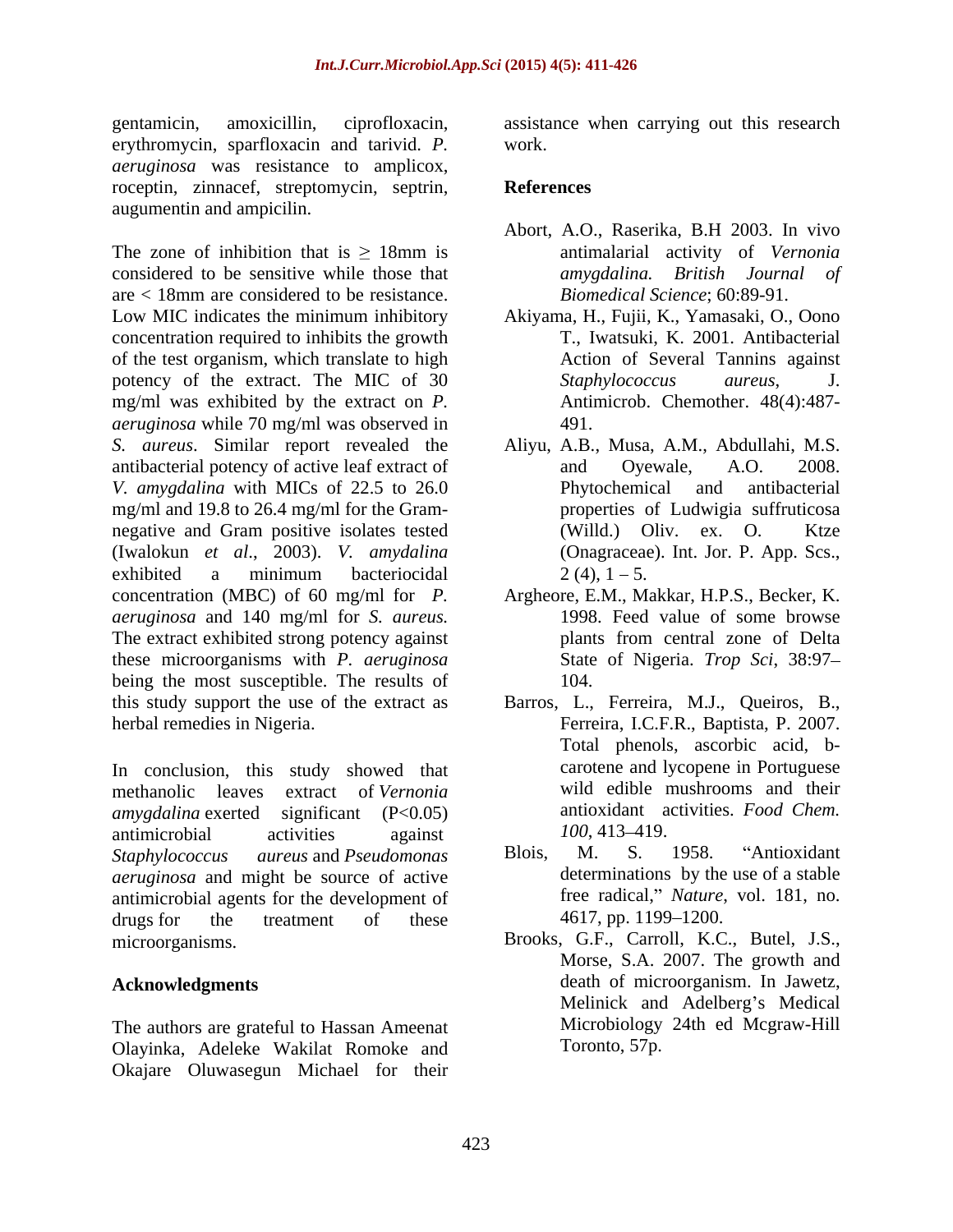- Cartagena, E., Montanaro, S., Bardon, A. 2008. Rev. Latinoamer, Quim. 36,
- virulence converge. *New Engl. J.*
- 
- 
- Cimanga, R.K., Tona, L., Mesia, K., acivity of extravts and fractions of democratic republic of Congo. *J.*
- Cohen, M.L. 2002. Changing patterns of
- Cowan, M.M. 2002. Clin. Microbiol. Rev.
- Dogÿan, S., Turan, Y., Ertuerk, H., and and purification of polyphénols Food Chemistry,  $53$ ,  $776 - 785$ .
- Organ Weights in Albino Rats",

University of Agriculture Umudike, Nigeria.

- 43. Ekundayo, E.O., Ezeogu, L.I. 2006. Chambers, H.F. 2005. Community associated MRSA-resistance and activities of extracts of five plants *Med.* 352: 1485-1487. Nigeria. Int. J. Trop. Med. 2: 93-96. Evaluation of Antimicrobial used in Traditional Medicine in
- Chanda, S., Dave, R., and Kaneria, M. Farombi, E. O. 2003. African indigenous 2011. In vitro antioxidant property of plants with chemotherapeutic some Indian medicinal plants. *Research Journal of Medicinal* approach to the production of *Plant,* 5(2):169-179. bioactive prophylactic agents. <http://dx.doi.org/10.3923/rjmp.2011>. African Journal of Biotechnology, 2:  $169.179$  662 – 667. plants with chemotherapeutic potentials and biotechnological bioactive prophylactic agents.  $662 - 667$ .
- Cheesbrough, M. 2002. District Laboratory Harborne, J.B.1973. Phytochemical practice in Tropical Countries Part 2: methods. Chapman and Hall Ltd., Cambridge University Press. UK pp. Harborne, J.B.1973. Phytochemical London. pp 49-188.
	- 136-142. Hyun, D., Jo, D., and Emerson, S. 2006. Musuamba, C.T., De Bruyne, T., Apers, S., Hernan, N., Miert, V.S., brain cells and suppresses oxidative Pieters, L., Totte, J., Vlietink, stress during aging. The Proceedings A.J.2004. *In vitro* antiplasmodia Calorie restriction up-regulates the plasma membrane redox system in of the National Academy of Sciences., 103: 19908 - 19912.
	- seven medicinal plants used in the Igile, G.O., Oleszek, W., Jurzysta, M., *Ethnopharmacol. 93*: 27-32. infectious disease. Nature 406: 762- antioxidant activities. *J. Agric. Food* 767. *Chem*. *42*: 2445-2448. Burda, S., Fafunso, M., Fasanmade, A.A. 1994. Flavonoids from *Vernonia amygdalina* and their
	- 12, 564. M. 1995. Nutritional assessment of Arslan, D. 2005. Characterisation growing mice. *J. Agr. Food Chem.* Igile, G.O.,Oleszek, W., Burda, S., Jurzysta, *Vernonia amygdalina* leaves in *43*: 2162-2166.
	- oxidase from artichoke(Cyanara Iwalokun, B.A., Bamiro, S.B., Durojaiye,O.O. 2003. West Afr. J. Pharmacol. ScolymusL). Journal of Agricultural 0.0. 2003. West Afr. J. Pharmacol. Drug Res. 19, 9.
- Egedigwe, C. A. 2010. "Effects of Dietary Izevbigie, E.B. 2003. Discovery of water- Incorporation of *Vernonia*  soluble anticancer Agents (Edotides) *amygdalina* and *Vernonia colorata* on Blood Lipid Profile and Relative City, Nigeria. *Exp. Biol. Med. 228*: from a vegetable found in Benin 293-298.
	- M.Sc. Dissertaton, Department of Jensen, G.S., Wu, X., Patterson, K.M., Biochemistry, Michael Opara Barnes, J., Carter, S.G., Scherwitz, L., Beaman, R., Endres, J.R.,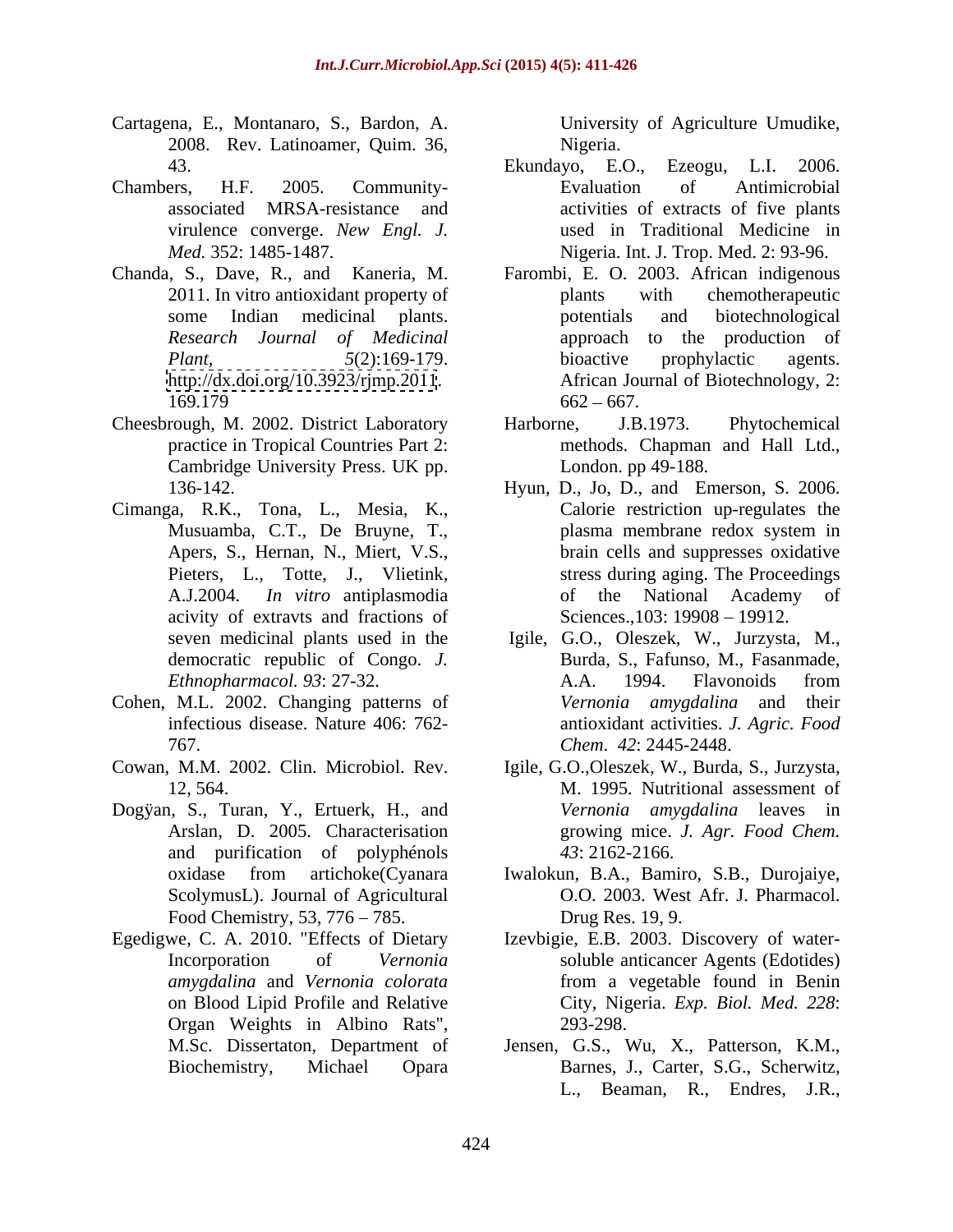Schauss, A.G. 2008. *In vitro* and *in vivo* antioxidant and anti-approved standard, M100 - S10, inflammatory capacities of an Wayne P.A. blend. Results of a pilot and placebo-controlled crossover study.

- Jisaka, M., Ohigashi, H., Takagaki, T., Nozaki, H., Tada, T., Hirota, M.,
- Jisaka, M., Ohigashi, H., Takegawa, K., *amygdalina*, a possible chimpanzee
- Lai, P. K., and Roy, J. 2004. Antimicrobial
- Momoh, J., Akoro,S.M., and Godonu, K.G. 2014, doi: 10.7237/sjbt/194. 4(2): 192-202, 2014
- National Committee for Clinical Laboratory Oyaizu, M. 1986. Studies on products of antimicrobial susceptibility testing,

10th information supplement Wayne P.A.

- antioxidant-rich fruit and berry juice randomized, double-blinded, induced diabetic albino rats. *J. Med.* Nimenibo-Uadia, R. 2003. *Vernonia amygdalina* in alloxan *Lab. Sci*., 12(1): 25-31.
- J. Agric. Food Chem. 56: 8326-8333. Odugbemi, T. 2006. Outline of Medicinal Plants in Nigeria.1st ed. Lagos: University of Lagos Press.
- Irie, R., Huffman, M.A., Nishida, T., Ohigashi, H., Jisaka, M., Takagaki, T., Kaji, M., Koshimizu, K. 1992. Bitter Nozaki, H., Tada, T., Huffman, steroids glucosides, vernoniosides M.A., Nishida, T., Kaji, M., A1, A2, and A3 and related B1 from Koshimizu, K. 1991. Bitter principle a possible medicinal plant, *Vernonia amygdalina* used by wild *Vernonia amygdalina*, a possible chimpanzees. *Tetrahedron. 48*: 625- 632. chimpanzees. *Agr. Biol. Chem. 55*: M.A., Nishida, T., Kaji, M., Koshimizu, K. 1991. Bitter principle and a related steroid glucoside from medicinal plant for wild 1201-1203.
- Hirota, M., Irie, R., Huffman, M.A., Olukemi, O.A., Olukemi, I.O., Sofidiya, Koshimizu, K. 1993. Steroid M.O., Aniunoh, O.A., Lawal, B.M., glucosides from *Vernonia*  plant*. Phytochemistry. 34*: 409-413. Electr. J. Environ. Agric. Food and Tade, I.O. 2005. Antioxidants activity of Nigerian Dietary spices. Chem., 496: 1086 - 1093.
- and chemopreventive properties of Osawa, T. 1994. Novel natural antioxidants herbs and spices. *Journal of Current* for utilization in food and biological *Medicinal Chemistry, 11*(11): 1451- systems. In I. Uritani, V.V. Garcia, 60. Lowy, F.D. 2003. Antimicrobial resistance: the example of Postharvest Biochemistry of Plant *Staphylococcus aureus*. *J. Clin. Invest.* 111:1265-1273. Tokyo, Japan: Japan Scientific and E.M. Mendoza (Eds.), Food-Materials in the Tokyo, Japan: Japan Scientific Societies Press., 241-251.
- 2014. "Hypoglycemic and Oseni, .L. A., Abugri. J., Sumabe, .B. K., Hepatoprotective Effects of and Onilimor, P. J. 2014. Leaf Vernonia Amygdalina (Bitter Leaf) Extracts of *Vernonia amygdalina* and Its Effect on Some Biochemical Parameters in Alloxan-induced Bioactive Agents that Inhibit the Diabetic Male Albino Rats" Science Growth of Some Beta-lactamase Journal of Biochemistry, Volume Producing Bacteria *in vitro. British*  2014, Article ID sjbt-194, 7 Pages, *Journal of Pharmaceutical Research,*  Del. From Northern Ghana Contain *4(2): 192-202, 2014*
- Standards (NCCLS), 2000. browning reactions-antioxidative Performance standard for activities of products of browning browning reactions-antioxidative